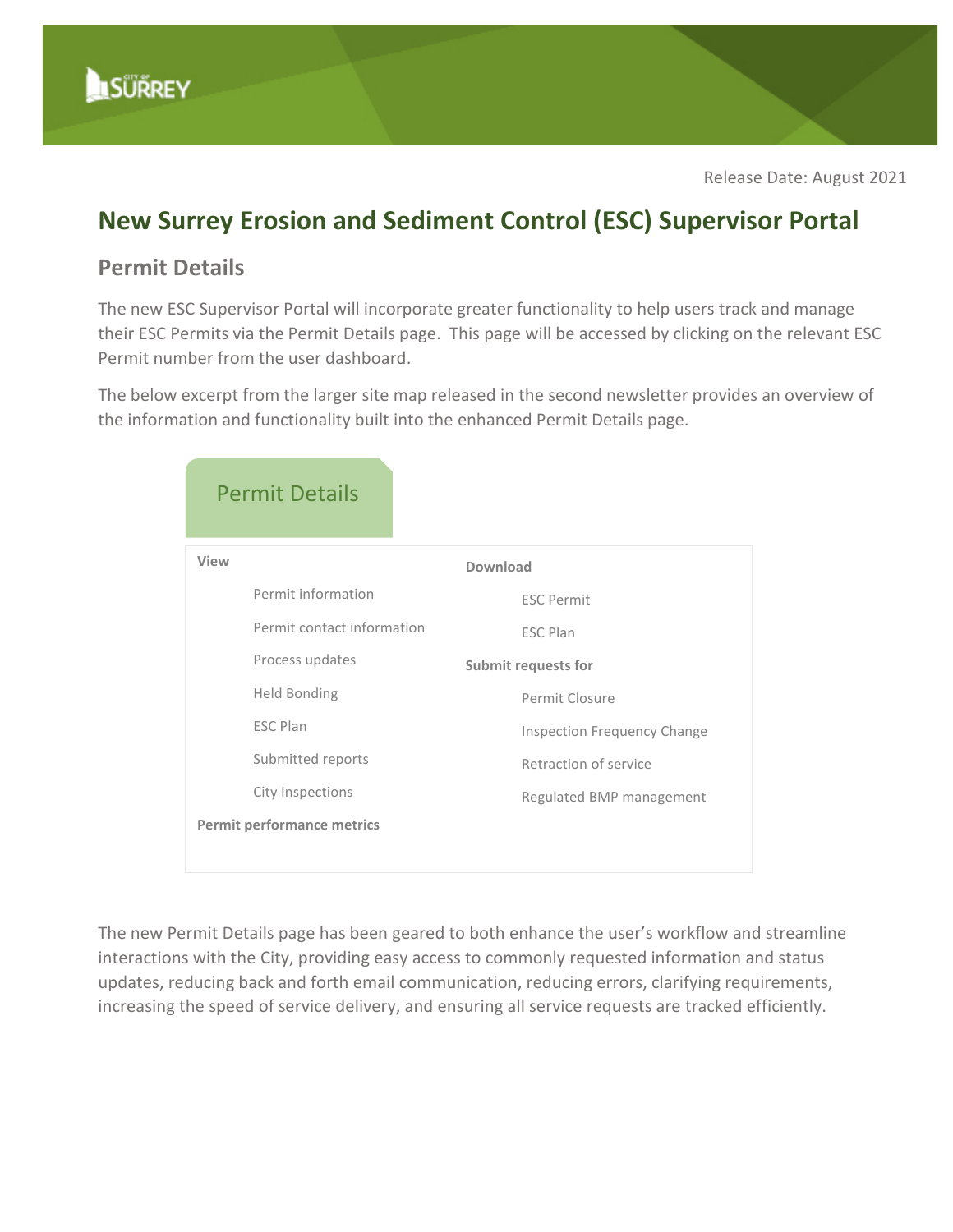View of the Permit Details page showing layout and page elements



The page is composed of 4 elements as depicted in the above screen shot.

- 1) Status window showing procedural steps, timelines, and status updates
- 2) ESC Permit identifiers and the ability to download copies of both the ESC Plan & issued Permit document
- 3) Detailed information about the ESC Permit
- 4) Permit-related service requests